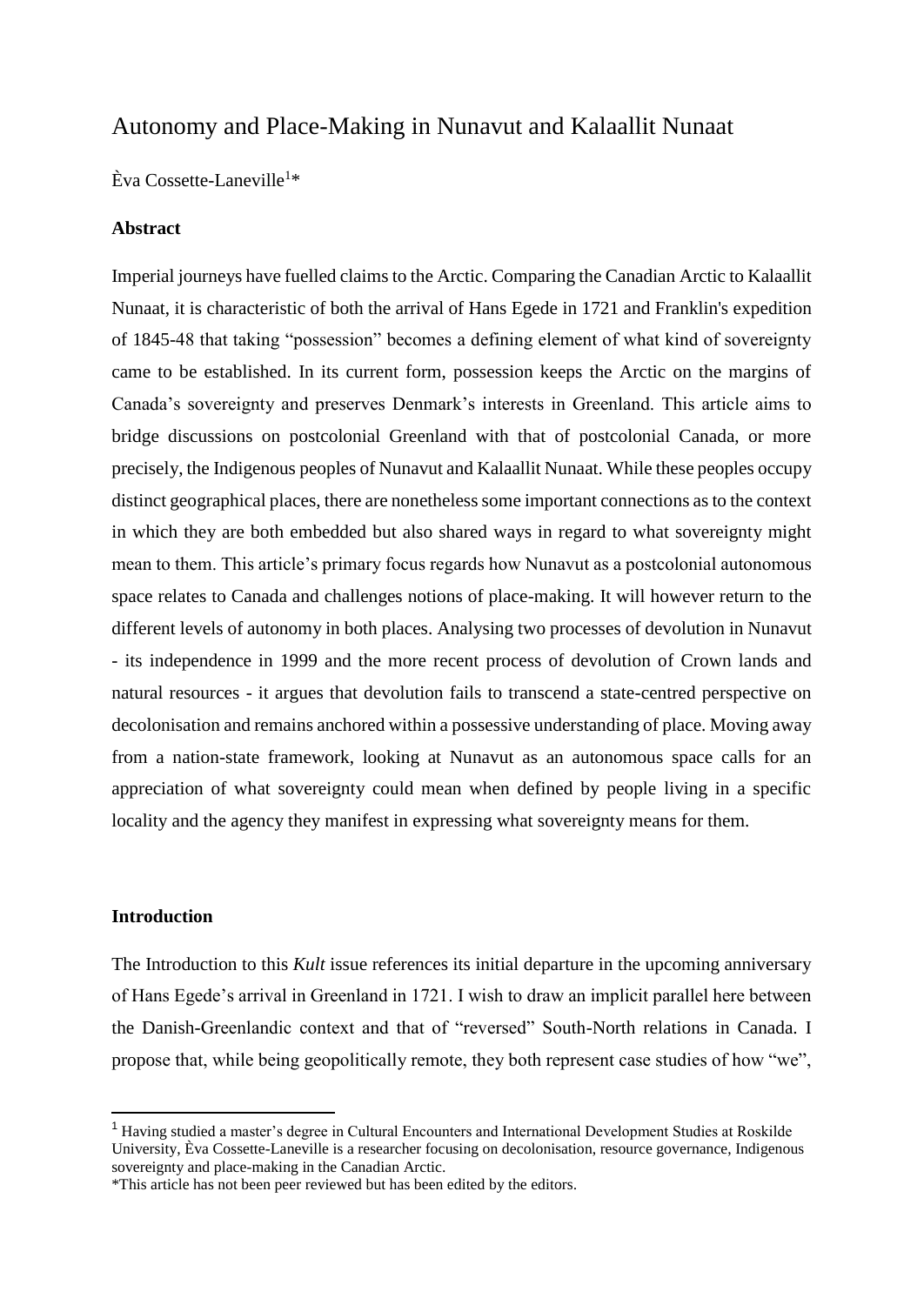through a Eurocentric, Westphalian perspective, understand sovereignty and territoriality, a perspective that is in urgent need of deconstruction. This article has two beginnings. It first introduces the inquiry by a bridging discussion on postcolonial Canada with postcolonial Greenland. Second, it furthers the inquiry derived from my MA thesis *From South to North and North to South: Arctic Stories, Inuit Resistance and Decolonial Imagination* (2021) which explored different understandings of decolonisation in Nunavut. While the first beginning offers an explorative discussion on the historical legacies of colonial events, the second grounds the article within a specific sphere of knowledge regimes. Both sections are thus essential in situating the discussion on autonomy and territoriality in the Arctic.

Before moving on to any further discussion, I wish to clarify central aspects of South-North relations in Canada. While referring to geographical denominators, the South-North axis is also emblematic of a constellation of power relations. From a Wallersteinian global perspective, North and South have referred to the former as the core (the centre), economically dominant and exploiting the latter (semi) periphery for both human and raw material resources. Following this logic, the centre remains the place where "activity" mainly takes place while the periphery is regarded by the centre as remote and thus open for exploitation. In the Canadian context, these denominators have been reversed but also take place within the same "national boundaries". So the South is understood as the place where economic and political activity unravels with the North as the remote but nevertheless *Canadian* Arctic. What I suggest here is that South-North relations in Canada refer to a system ceaselessly fueled by the seizing of land from Indigenous peoples for extractivist purposes. South and North thus refer to the inconsistency between the idea of a shared national terrain and the reality of an unequal relationship founded on the ideals of one and the exploitation of the other. This last argument points to a tendency that too often roots the discussions on these relations within a centre perspective. However, unsettling centre-periphery relations is not only about identifying their asymmetrical nature, but also to recognise how the centre politically, socially and economically forces itself upon the periphery. There is thus an incentive here to look from the periphery or that which is seen by the centre as remote to expose the hypocrisy of the centre's discourse on national unity and challenge taken for granted notions of Westphalian derived sovereignty discourse. To look from the "periphery" as not the periphery but as an autonomous space - a self-defined place in its own right. I begin here by inviting a shifting of perspective in the way that South-North or centre-periphery relations are conceived to challenge current discourses on sovereignty and territoriality and invite for a redefinition of what Canada is.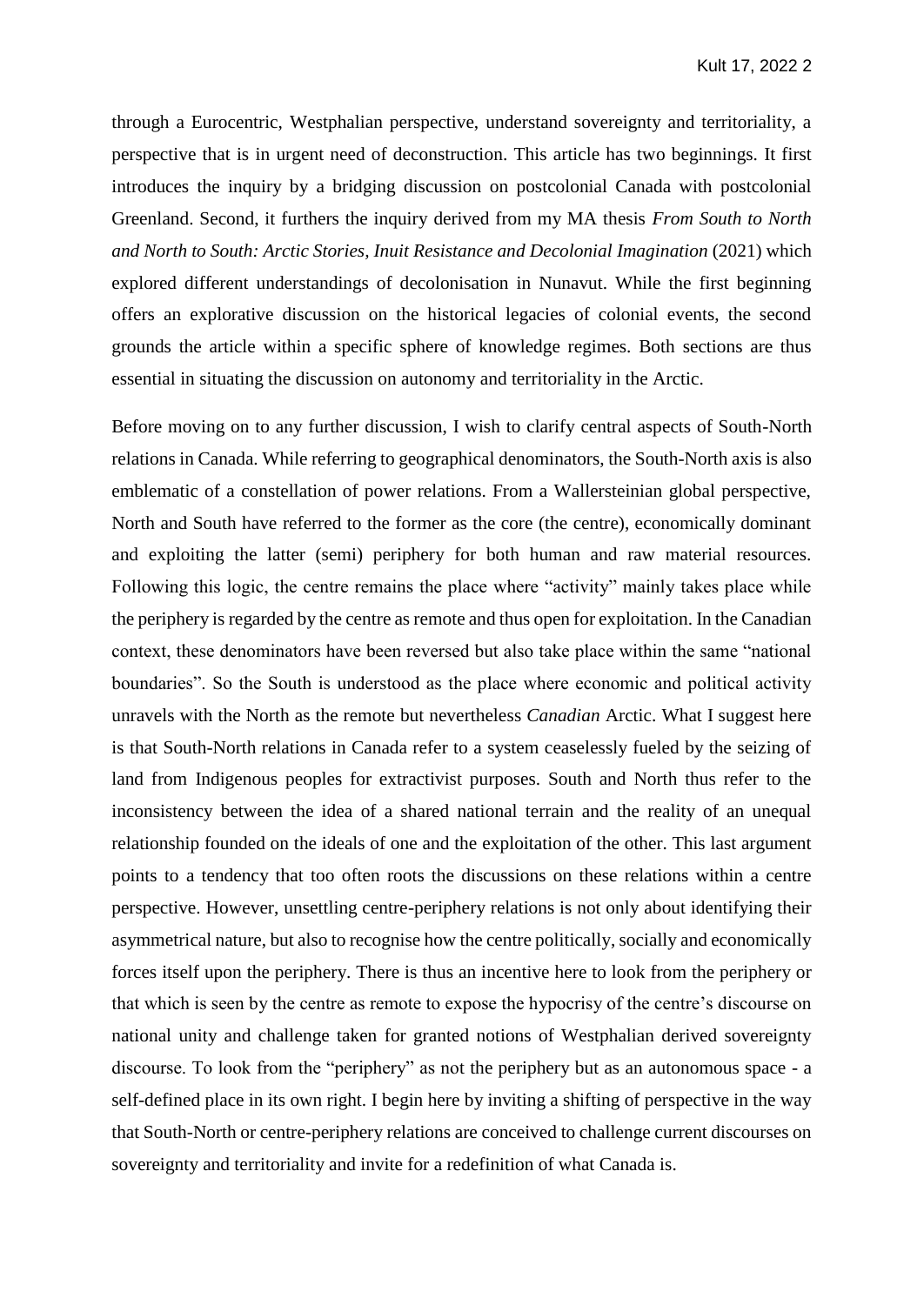In an article in this *Kult* issue, Lars Jensen argues that Egede embodies sovereignty issues between Greenland and Denmark. He is a symbolic figure of Denmark's ongoing sovereignty over Greenland wherein Danish geostrategic and economic interests, among others, are protected and maintained. In the Canadian context, I argue Franklin's "lost" expedition of 1845-1848 embodies similar symbolic value. Drawing a parallel between the Egede and Franklin's stories frames this article both as a kind of "Canadian" response to the relations between Denmark and Kalaallit Nunaat but also as an investigation in its own right. I am singling out the Franklin expedition for the mythology around the unfolding of events and for its influence on the way Canada claims its right to the Arctic. Although the lost expedition was found with the help of Indigenous observations, the expedition continued to be referred to as "lost" – a metaphor for its failure as a colonial undertaking, but also a metaphor operating as a legacy discourse preserving a mystic sense of "national bounds" with the North. The Franklin expedition had as its explicit mission the traversing of the last unnavigated part of the Northwest Passage. As such, the expedition represented triumphant British imperialism and the quest for a high-yielding economic route. But within Canada, the Franklin expedition became a determining nationalist element of South-North relations in Canada. In the words of former Prime Minister Stephen Harper, the "expedition laid the foundations of Canada's Arctic sovereignty" (CBC News 2014). Thus, the British imperial adventure contributed to delineating the Canadian Arctic and rendered the Canadian colonies as beneficiaries of the imperial journey. The paradox is, then, how something so remote to where the overwhelming majority of Canadians lived could become such a central feature of the British empire upon whom they relied, and how it could become inscribed as core material for Canadian nation-building? Here again the mythology of the expedition is prevalent and gives rise to a self-assertive Canadian nationalist narrative that contributes to closing the porousness of the Far North. The expedition laid a sovereignty claim to the Arctic and became central in shaping future narratives on Southern-Northern relations in Canada. While the colonies were about settlements, British imperial interests reinforced the settlers' claim to the territory and paved the way for ongoing Canadian interests in the Arctic as a resource and a trade route.

While there is much to challenge from the centre's nationalist discourse and the imperial journey settler colonialism is derived from, there is also agency in engaging with these colonial stories and exposing their mechanism of power. Emilie Cameron in *Far Off Metal River* (2015) investigates explorer Samuel Hearne's account of the Bloody Falls massacre of 1771 where an encampment of twenty Inuit were allegedly killed by some Dene people. As Cameron explains,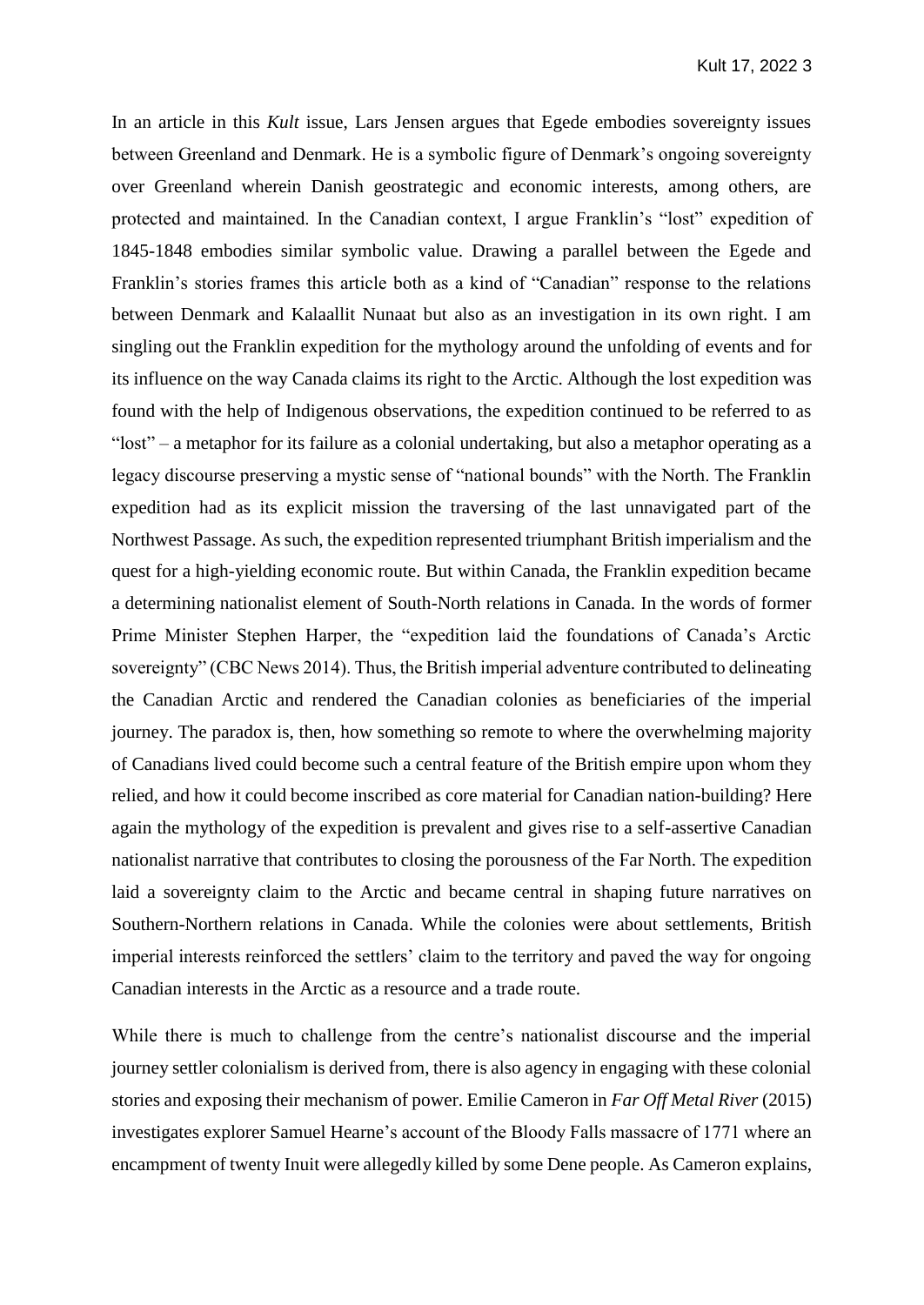Hearne's description of the massacre portrays a story in which white people are innocent witnesses to the predicament of northern Indigenous peoples. This framing encouraged a narrative wherein white people could maintain ongoing colonisation and resource extraction of the North because they were described as innocent witnesses and therefore their actions (self- )legitimised as benevolent. It additionally justified the implementation of settler politics in the region and put in motion a specific claim to the history of the Arctic (Cameron 2015: 9). Similar to the Franklin expedition, what Cameron shows through the Bloody Falls massacre is how stories matter. Stories are political and carry an agenda. As Cameron writes, "colonial texts and the imaginative geographies they help constitute may be partial, constructed, and misleading, but they are nevertheless materially consequential" (Cameron 2015: 23). Stories shape "geographic imagination" and thus play a central role in laying sovereignty claims (Hunt 2014: 29). It is tales like those of the Bloody Falls massacre, the Franklin expedition and Egede's arrival in Greenland that fuel settler colonial claims and ongoing relations to the Arctic while also enabling "strong emotional responses" (Rud 2017: 1).

So on the one hand there is the perceptible effect these stories had in historically legitimising claims to the Arctic. On the other hand, there is also continuity in how these stories' settler colonial dynamics are manifested in the present time. Holding on to the Arctic, or that which is seen as the periphery, is illustrative of a continuous extractivist logic wherein the current neoliberal pursuit of the world's diminishing resources inserts the Arctic into the centre of global geopolitics, but without transferring power to the locals (Andersen et al. 2016: 94). Once again, this reinforces a paradox of the Canadian Arctic perceived as "periphery" connecting the chase and exercising sovereignty over the Northwest Passage in the mid-1800s to contemporary logics of neoliberal exploitation. There is thus a continuity between the then (British) imperial adventure and the current (Canadian) extractivist logic and in both instances the peoples of the Arctic are bystanders to their environment's exploitation. Comparing the Canadian Arctic to Kalaallit Nunaat, it is characteristic of both the arrival of Egede in Greenland and Franklin's expedition that taking "possession" becomes a defining element of what kind of sovereignty came to be established. In the Canadian Arctic and Kalaallit Nunaat, nation-states came to hold sovereignty over territories situated thousands of kilometres from the seat of government and administered by alien settler colonial authorities. In its current form, possession keeps the Arctic on the margins of Canada's sovereignty and preserves Denmark's interests in Greenland. However, to merely consider what sovereignty means in a superimposed nation-imperial logic restrains an appreciation of what it could mean when defined by people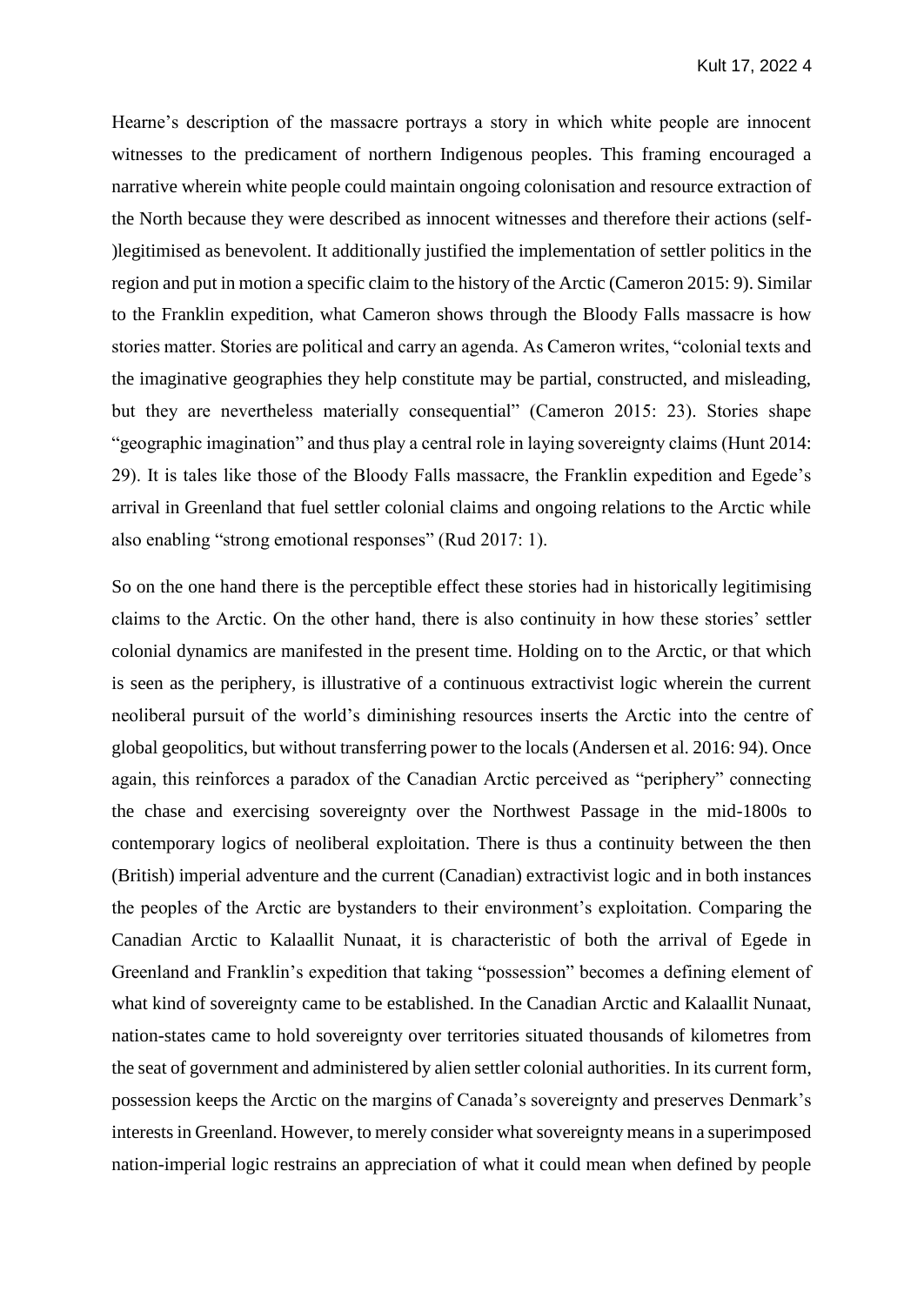living in a specific locality and the agency they manifest in expressing what sovereignty means for them.

Moving on from the archives, my intention with this initial reflection is to bridge discussions on postcolonial Greenland with that of postcolonial Canada, or more precisely, the Indigenous peoples of Nunavut and Kalaallit Nunaat. Whereas these peoples occupy distinct geographical places, there are nonetheless some important connections as to the context in which they are both embedded - that is, settler colonialism - but also shared ways in regard to what sovereignty might mean to them. An understanding of sovereignty conceived in similar ways of relating to their environment and how it shapes notions of selfhood and nationhood. While I primarily focus on how Nunavut as a postcolonial autonomous space relates to Canada and challenges settler colonial notions of place-making, I return to the levels of difference in autonomy between Nunavut and Kalaallit Nunaat in the end of this piece. This article works on several levels: on the level of autonomous spaces and how they challenge the ontology of possession; on the level of decoloniality as decolonising knowledge production (Quijano 2007); and on the level of my positionality as a Qallunaat and its implications. Departing from the process of devolution, I argue it fails to go beyond a state-vested perspective on decolonisation and, as such, remains anchored within a possessive understanding of place.<sup>2</sup> Within the parameters of devolution all focus is almost exclusively on developing resource extraction and thereby portrays economic prosperity as the only kind of prosperity. A logic that disregards environmental challenges linked to resource extraction and thereby threatens the well-being of Indigenous peoples whose understanding of selfhood is directly related to the environment (Pongérard 2017; Simpson 2004). Moreover, I explore the tensions between "Southern" and "Northern" thoughts on devolution to illustrate counter-strategies found in "alternative" devolution thoughts.

#### **Research Positionality and Settler Colonialism**

-

In my MA thesis (Cossette-Laneville, 2021) I discussed at length the need to be wary of the type of knowledge produced when doing research. Particularly so when non-Indigenous

<sup>&</sup>lt;sup>2</sup> Devolution in this article refers to the transfer of power from the federal government to the government of Nunavut.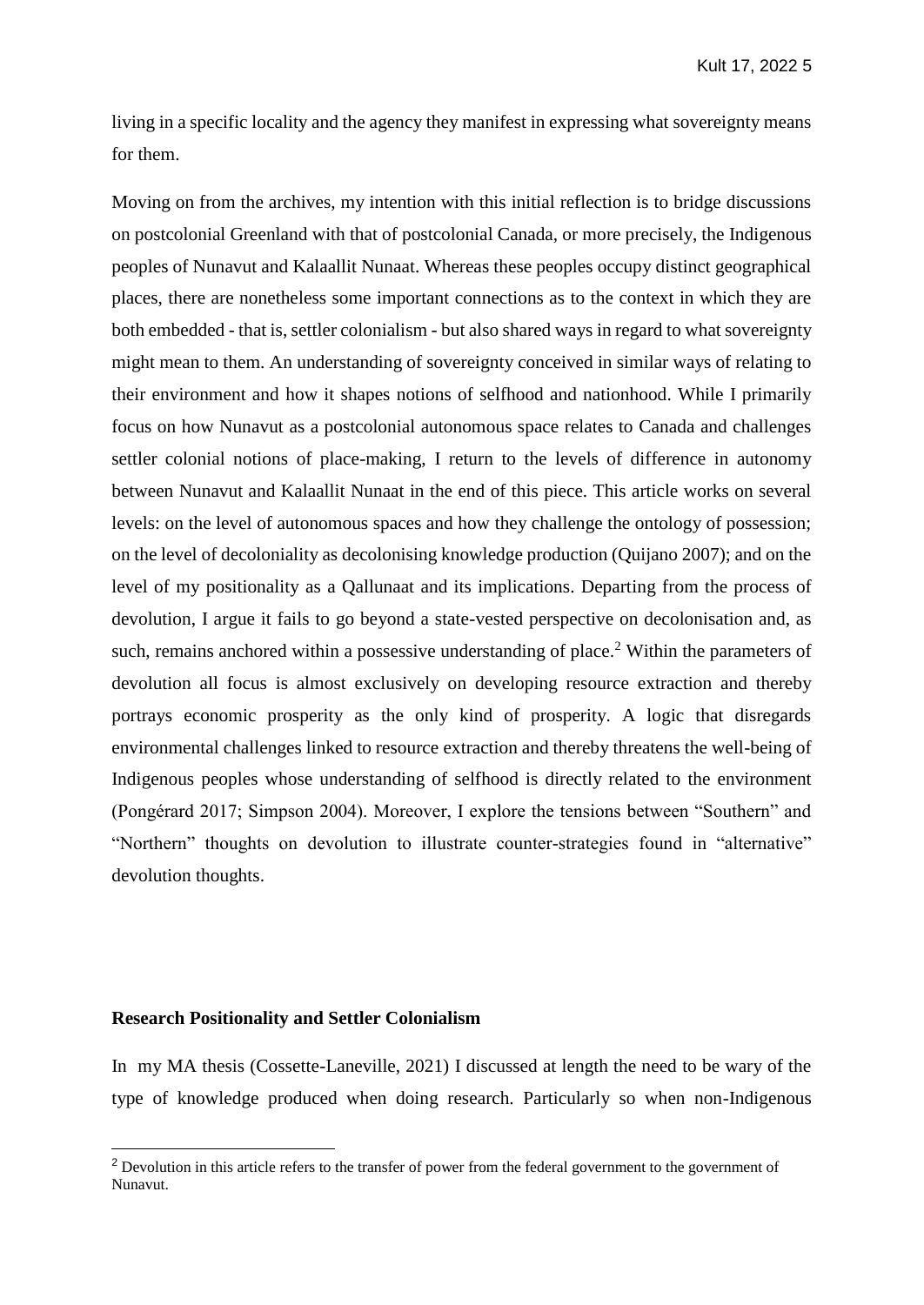researchers engage with matters that directly relate to and impact Indigenous communities. My father was a great inspiration for my decision to undertake research on the Canadian Arctic. Through his stories and experience, I began questioning the implications of my positioning as a Southern Canadian vis-à-vis the North. I revisit my thesis' opening story on my father's time spent in the Canadian Arctic as I argue it still holds great illustrative value for the inquiry of this article. Working as a construction worker, he travelled multiple times from Tiohtià:ke (Montreal) to Iqaluit in Nunavut and Salluit in Nunavik. My father recounts a moment where he approached a group of Inuit workers in Iqaluit and, memorising an Inuktut sentence, told them to their amusement "Nanuminiqtulauqsimanngittunga" [I have never eaten polar bears]. He explains how words in Inuktut are not limited to their definitions but rather embody actions. The way these actions are reported in a sentence further depends upon the enunciator's view on the situation:

"The combination of the word 'nanu' (polar bears) and 'miniq' being a past state for something that already lived forms the word 'polar bears meat'. Similarly, the act of eating - 'tu(q)' - means something that we 'often do'." (Cossette-Laneville 2021: 6)

In Inuktut, "Inuk" refers to people or a person while "tut" means "like". Hence, the action of speaking Inuktut literally means "like people" or "who expresses themselves like people". This practice of word formation is thus embedded in relationality. Words acquire meaning by being networked, in their combination with other chunks of words. This understanding of word formation is a move away from a vocabulary of possession, from associating sovereignty with geographic locality that is characteristic of the South-North and Danish-Greenlandic relationships. It is within this relational logic that I position myself as a "Qallunaat": a term that not only refers to the different position I hold as a non-Inuit individual or as a Southern Canadian but recognises the "multiple colonial entanglements'' I am located in (Graugaard 2020: 47). My position is thus collectively defined in relation to Inuit peoples (Cameron 2015: xviii), building on past and present understandings of our shared history. This relational logic further points to the locating power of words and the need to be wary of the context from which I conduct my analysis.

Part of the work of disengaging from "possession" is to recognise its context. Canada is a settler colonial society ruled by successors of European migrants. Inspired by the work of Peruvian scholar Aníbal Quijano (2007), I engage with the framework of coloniality that anchors the beginning of imperialism in the fifteenth century with the conquest of the Americas and traces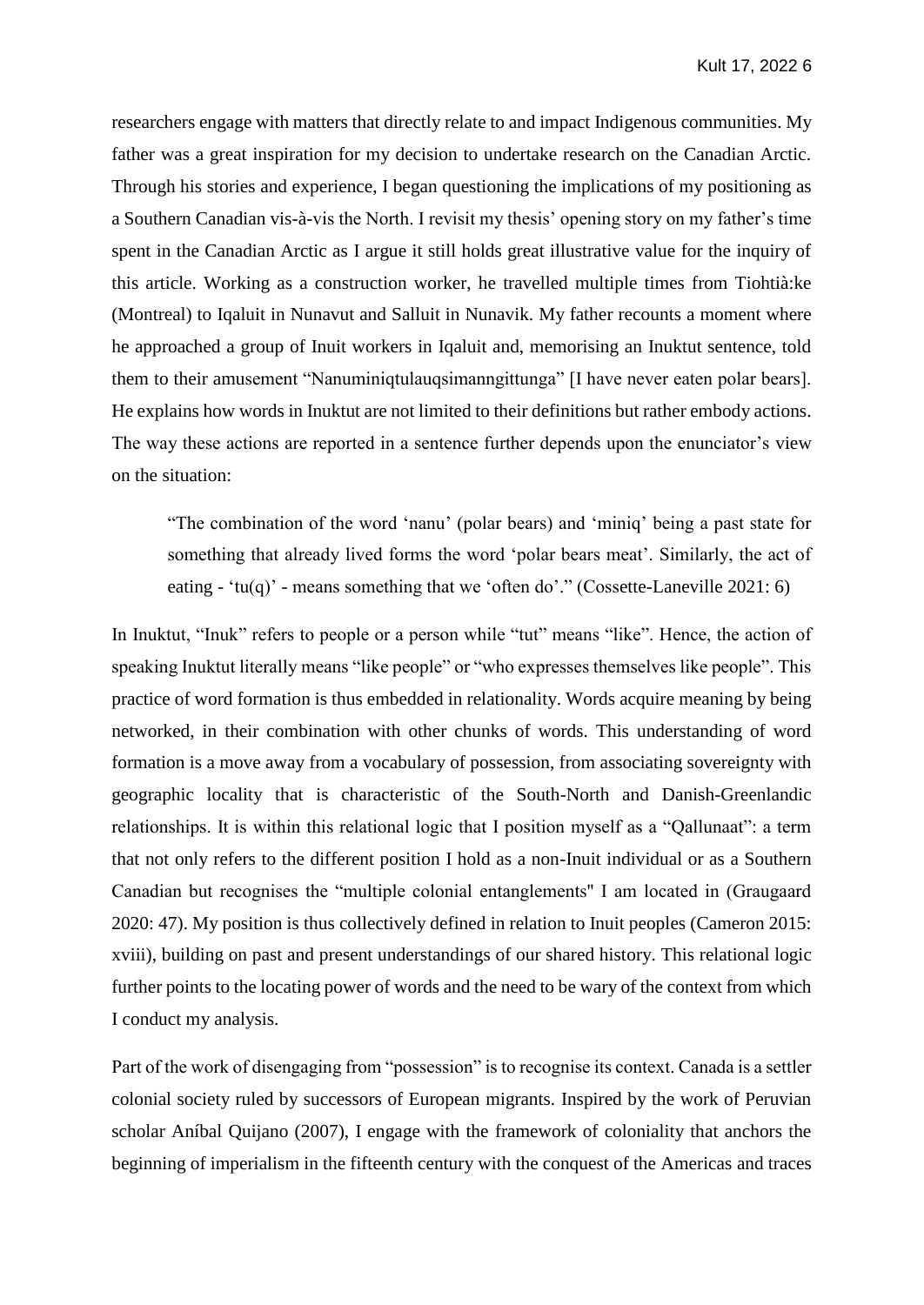its legacies to this day. Quijano helps to articulate the power dynamics of dispossession and oppression constitutive of coloniality as well as its temporal aspects, all essential elements in comprehending the Canadian case. Employing the framework of coloniality illustrates how Canada cannot be simply registered as a nation with a colonial history but as a settler colony. It is a society wherein colonial practices and ideals lie at the core of its institutions and relations. Settler societies are spaces where the colonisers never left; spaces where the division between "metropole and colony" is imperceptible (Tuck and Yang 2012: 5). Settler colonialism is thus "a structure not an event" (Wolfe 2006: 388). Complementing Quijano is Indigenous Australian scholar Aileen Moreton-Robinson's notion of settler states' "possessive logic": a way of thinking that is invested "in reproducing and reaffirming the state's ownership, control and domination" (2011: 647). Moreton-Robinson challenges state-centred understandings of "rights" and "sovereignty" as forming the basis for the legitimacy to govern, and redirects the focus to "rights" as a method of subjugation (Moreton-Robinson 2006: 390). By continuously following a state-vested understanding of right and sovereignty, it creates a regime of truth that centres a settler's logic and thereby delimits Indigenous sovereignty (Moreton-Robinson 2006: 389). To remain within these settler colonial arrangements restricts the prospects of genuine considerations on decolonisation. While part of the incentives of the article aims to highlight and understand Canada's settler colonial context, it also intends to show how we, as Qallunaat or "white" people, can partake in the decolonising effort. It is a reflection on the implications of my positionality within the field of research and an invitation for people in a similar position to engage in critically rethinking what sovereignty could mean when it is defined on Indigenous terms. Not all decolonial work should be conducted by Indigenous peoples. "White" people have to participate in the decolonial effort to really begin to challenge colonial legacies. Elizabeth Comack cautions against the homogenising discourse present within the settler colonial logic as it reproduces the dichotomy of coloniser/colonised (2018: 457). This dichotomy promotes an understanding where all non-Indigenous people are categorised as settlers and restricts potential for Indigenous and non-Indigenous alliances in dislocating settler-colonial relations (Woolford and Benvenuto 2015 in Comack 2018: 457). Canada is a highly diverse society consisting of descendants of settlers and Indigenous peoples but also of generations of migrants. As such, the discussion around sovereignty in Canada cannot solely remain between Indigenous and white Anglo-French-Canadians as it would, on the one hand, reinforce binaries and, on the other hand, prevent collective participation in articulating something that goes beyond the monopolising discourse of settler colonialism. Jensen in an upcoming book, *Remotely Australian*, writes that settlers and migrants are a false dichotomy.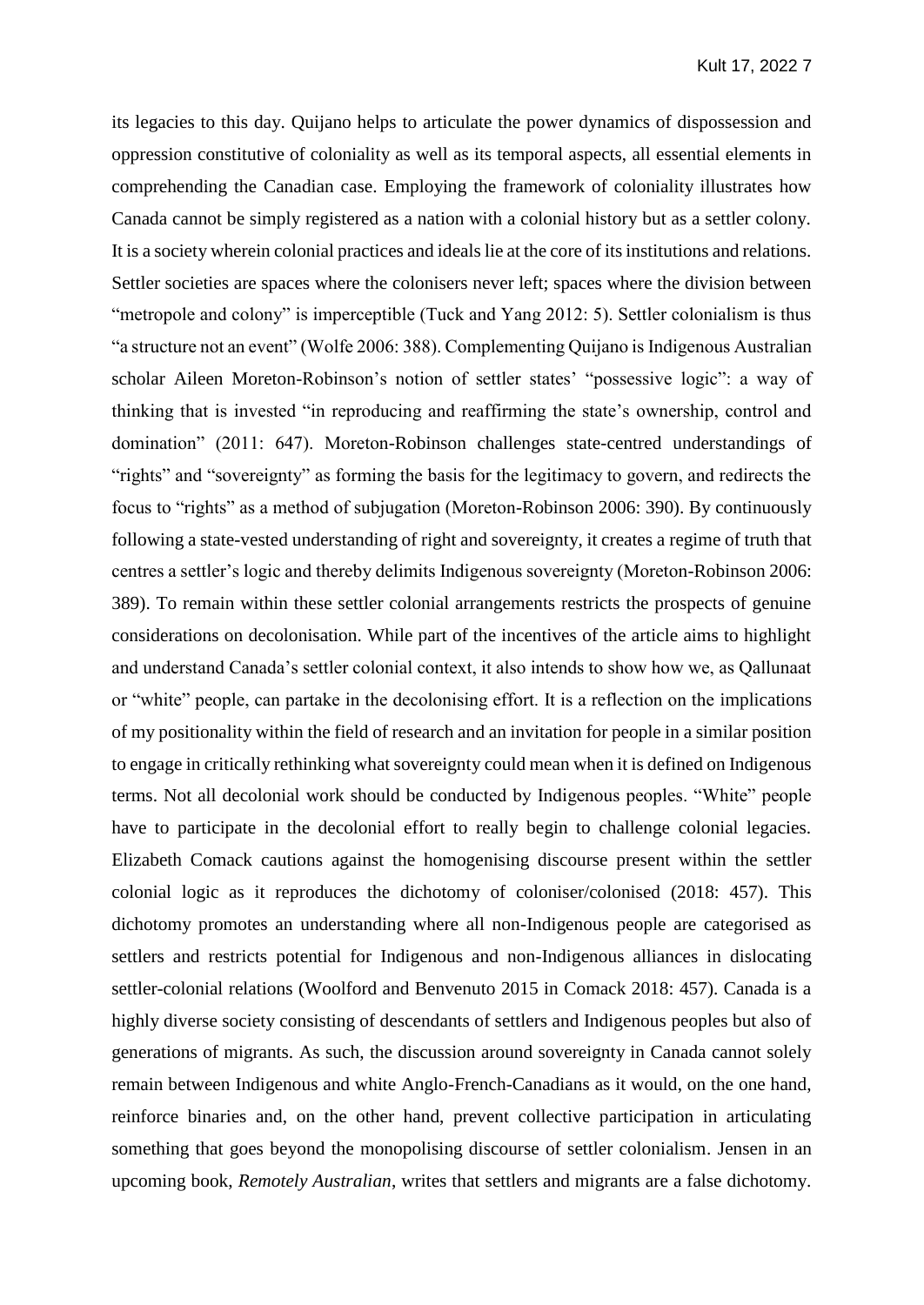He argues migrants should not be positioned as mere spectators to the discussion because there are also significant alliances to be created among Indigenous and "migrant" communities who have both experienced marginalisation as a result of these oppressive discourses. In the same vein, if, in the context of Nunavut, the entirety of the decolonial effort rested on Inuit peoples' shoulders they might arrive at a more autonomous version of their territory but would probably not challenge Canada's Westphalian take on sovereignty. How can Canada be reimagined as a national space where Indigenous and non-Indigenous groups alike form alliances? A space where "white" settlers also partake in the effort as opposed to leaving room for Indigenous sovereignty with passivity. Drawing on Jensen (this issue), I wish to continue the discussion on postcolonial sovereignty that is concerned with recognising and speaking out against white settler colonialism while also leaving room for Indigenous sovereignty to be defined on its own terms. A discussion in which my father's story represents one way to reflect on settler colonial relations and to recognise that he is on their land. And a discussion that recognises the Franklin expedition as a reinforcing agent of white settler colonialism. Both stories are nevertheless journeys onto Inuit land and their implications are what we need to continuously ponder.

#### **Devolution in Nunavut**

Devolution in Nunavut captures the above discussions, both in regard to Canada's settler colonial take on territoriality and how it restricts Indigenous sovereignty. Thus, inquiring into Nunavut's journey towards independence cannot dismiss the key role devolution played. However, I contend there is also an ambivalent dimension to the devolution discourse as it is instrumentalist and framed within policy-making, even as it also reflects a loosely defined political process arising from the culmination of years of struggles challenging the constraints of instrumentality. In seeking to grasp Nunavut as an autonomous space, I wish to draw attention to how devolution embodies the limitations of state-centred initiatives by placing independent territories such as Nunavut within a nation-state framework and thus as never fully autonomous. These initiatives are another example of the possessive logic which impedes Inuit defined sovereignty. In this section, I discuss two procedures of devolution in Nunavut: its independence in 1999 and the more recent devolution of Crown lands and natural resources.

Nunavut, formerly a part of the Northwest Territories became an independent territory in 1999, marking a big advancement in Canada for Inuit struggles towards self-determination. The creation of the territory was driven by the incentive to establish a government that would not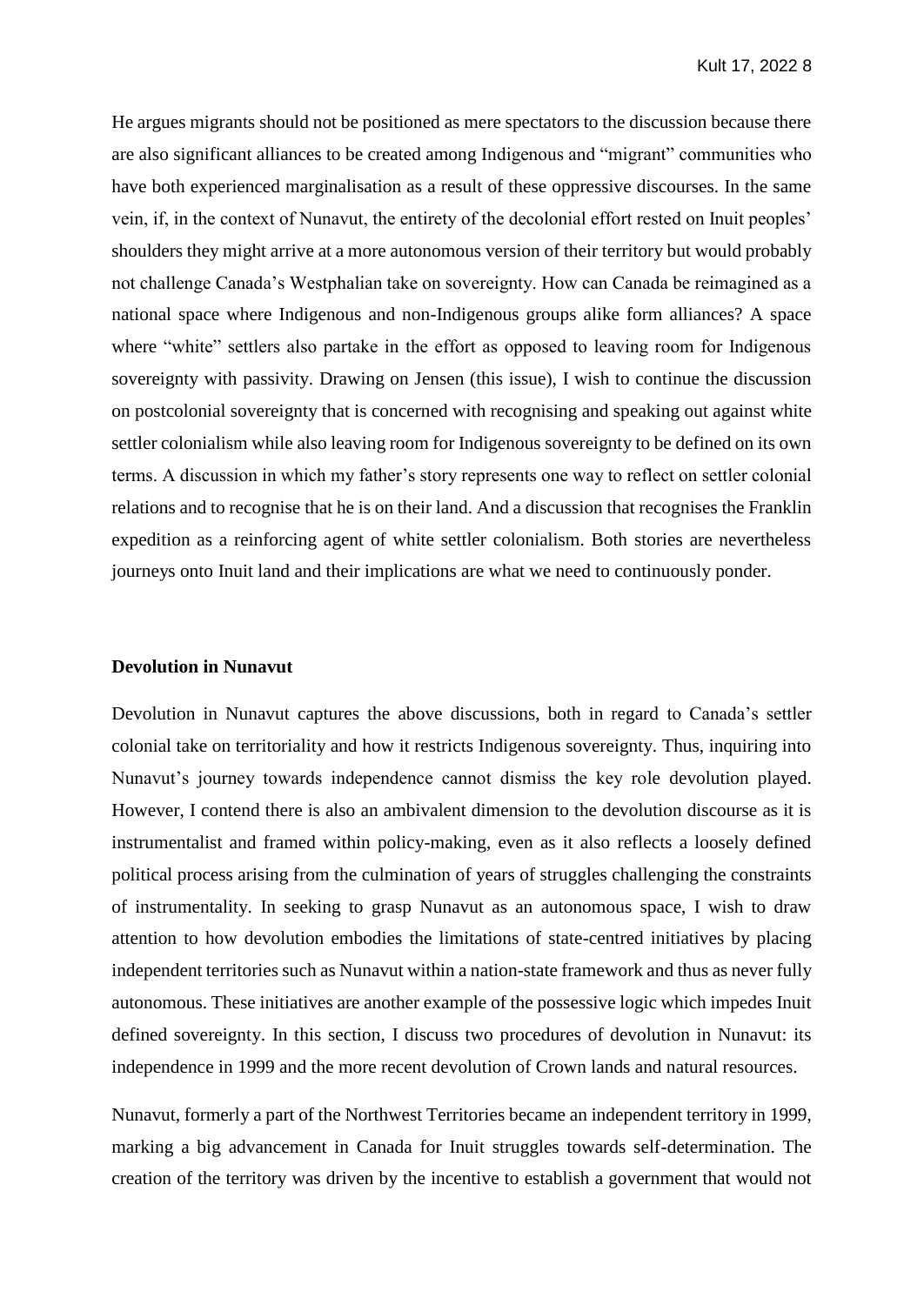only be elected by Inuit peoples, but determined and driven by Inuit cultural principles (Whites 2009: 58). In addition, such a political body would increase Inuit representation both in Canada and globally, making Nunavut a leader in such territorial arrangements (Légaré 1998: 291). However, in attempting "to undo some of the mistakes of the past" (Billson 2001: 2), the creation of the territory very much embodied the ambivalent divide between instrumentalist policies and a genuine Indigenous governmentality. Whereas Nunavut appears to be a leap forward in terms of Inuit rights to their ancestral lands, it is also, as André Légaré suggests, performative in that it embellishes Canada's image abroad while asserting its sovereignty over the Northwest Passage (1998: 293). Financial dependency has remained a sensitive issue discouraging the federal government from prior recognition of the territory as independent. With limited industries and its natural resources under the jurisdiction of the Crown, Nunavut is almost fully reliant on federal support. Canada's "attempt to undo the mistake of the past" has largely disregarded the impact the relocation of many Inuit families in the 1950s (Penikett and Goldenberg 2013: 58) had on the "legacy of dependency" from which Nunavut is trying to become dissociated (Billson 2001: 9). Dependency arises from Canada's possessive approach to the territory: attempting to keep the "Far North" within its reach by using Inuit peoples as means to an end by locating them on its periphery. This focus on financial dependency limits the potential Nunavut has as an autonomous space, seeing economic prosperity as the only way towards autonomy. Looking back, Canada's perceived genuine governmentality can be challenged. Already in the 1960s, Inuit peoples had gained voting rights. In the 1970s, struggles for a land claim agreement had begun but were brought to a halt because the federal government was already invested in a quarrel with Québec over its desire for independence (Légaré 1998: 274). These previous efforts point to the necessity of acknowledging how political developments regarding Inuit peoples' rights are the culmination of years of constant struggles and not the result of altruistic gestures from the state. What efforts in the 1960s and 1970s demonstrate is that at most the federal government merely allowed a path forward on its terms defined by a settler's logic of possession: defining what can move in and out of its geopolitical understanding.

The second case of devolution in Nunavut I address constitutes a similar story. In 2019, the *Nunavut Lands and Resources Devolution Agreement-in-Principle* was signed, officially kickstarting the procedures. However, already back in 2004 discussions around the possible devolution of Crown lands and nonrenewable resources were taking place but were dismissed by the federal government due to elections in 2005 and the Mayer report of 2007 assessing that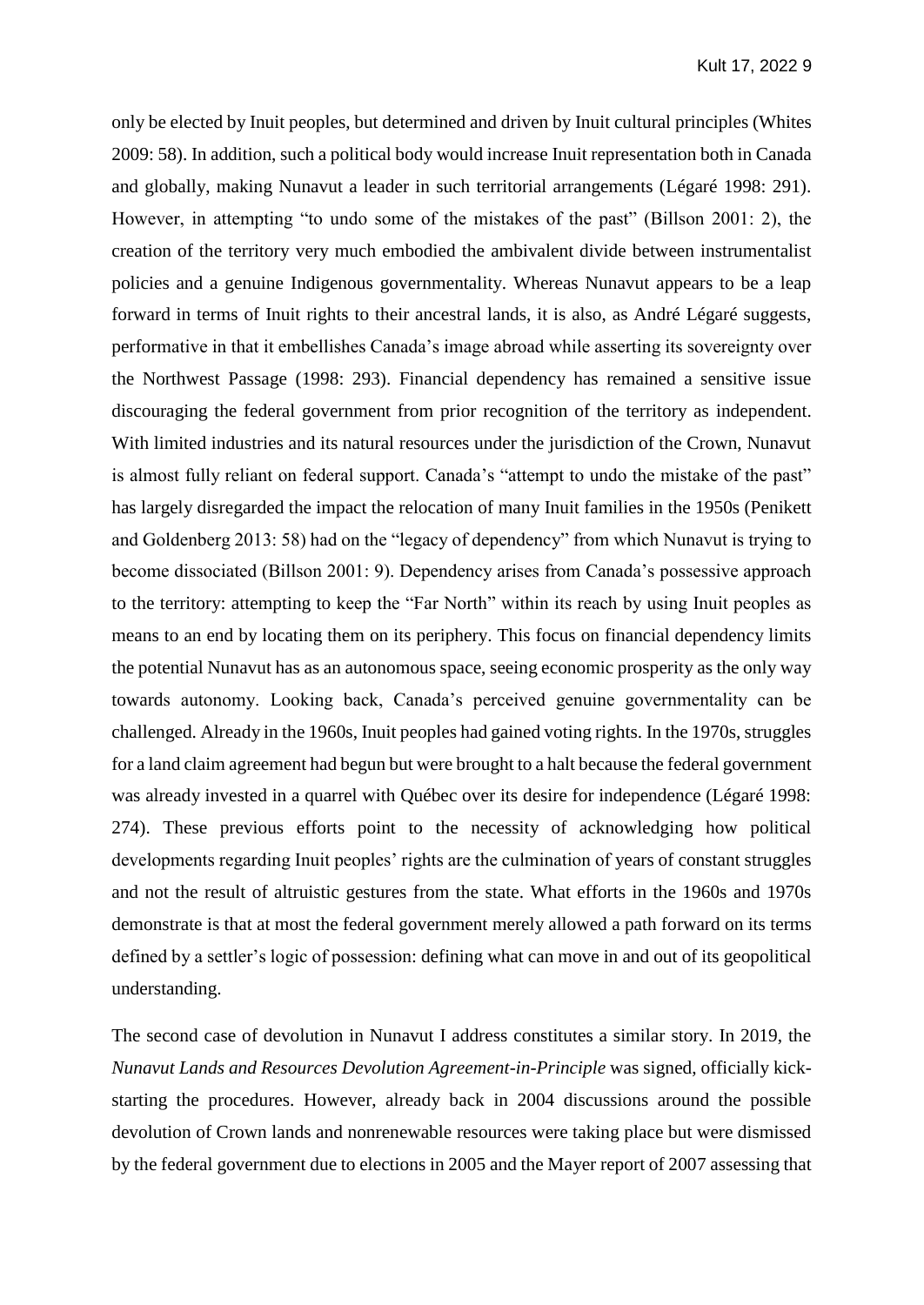Nunavut was not ready to uphold such responsibilities (Cameron and Campbell 2009: 216). This devolution process entailed that all resources found on Crown lands were until 2019 under the jurisdiction of the federal government and any royalties made from resource extraction given to the same agent. Again, while devolution allows a certain political autonomy to the government of Nunavut (gaining full jurisdiction over their land and acquiring the opportunity to build a financial safety net with revenue made from mining royalties), Ottawa remains in charge of settling the terms of the agreement. That is, the terms are anchored in an understanding wherein Nunavut's independence can solely be achieved with financial stability, financial means that are determined by neoliberal principles of economic prosperity. Devolution does not present a challenge to neoliberal economics as it promotes a Southern Canadian type of investment and economic development. As Larson et al. argue, "territorial titling has led to a set of institutional arrangements that largely allowed the state to set the terms of debate" (2016: 323). Devolution conceals locality within the confines of a territoriality that cannot be separated from state sovereignty, and thus, from an understanding wherein the nation-state remains the structuring principle of any discussions on locality. To remain within state-centred initiatives to decolonisation impedes a move beyond political pragmatism and continues to be oblivious to what Nunavut as an autonomous space means for Inuit peoples.

#### **Autonomous Space**

Jenny Pickerill and Paul Chatterton (2006) developed the notion of "autonomous geographies" as a theoretical vocabulary for spaces that aim at unsettling dominant laws and social norms through resistance and creation. They understand autonomy as contextual and relational, defined by the constellation of social struggles in which it is inserted (Pickerill and Chatterton 2006: 743). Central to their conceptualisation is a move away from an interpretation of autonomy as solely legislative and dependent on governmental recognition. They aim to challenge a neoliberal individual autonomy that focuses, among other things, on reinserting "the market into community structures" (Pickerill and Chatterton 2006: 733). Devolution in Nunavut is one such example; seeking to make corporations and legislation more accountable to the local population by delegating power from the bureaucratic centre ( Pickerill and Chatterton 2006). There are however some inherent limitations within the parameters of devolution. Taking the recently signed *Nunavut Lands and Resources Devolution Agreementin-Principle* as a case illustration, the agreement stipulates how devolution should "mirror"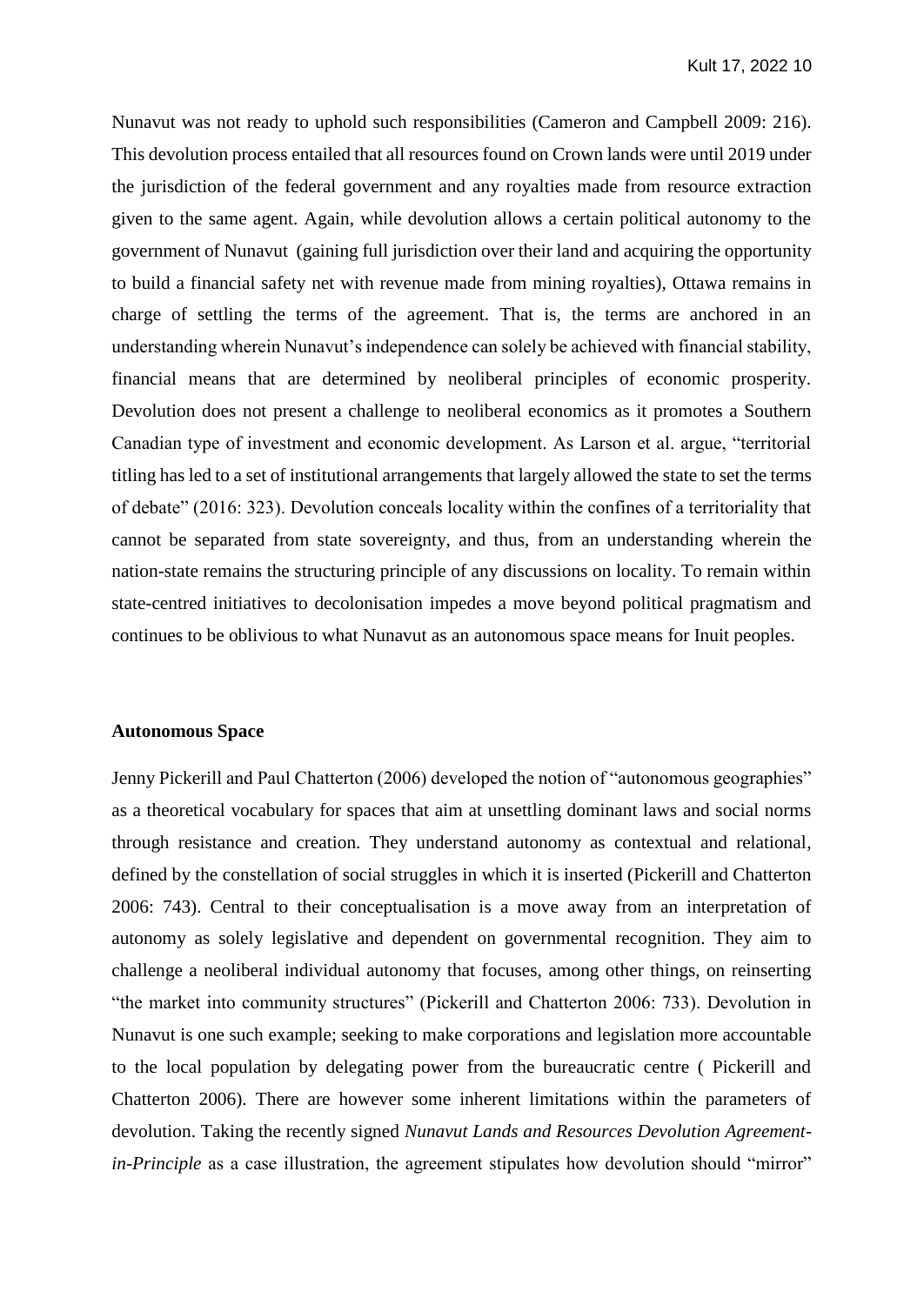existing federal legislation regarding the management of non-renewable resources (Northern Affairs 2019: 28, 29). Hence, whereas devolution is promoted as Nunavut reaching a new level of autonomy, a postcolonial sovereignty approach starts by defining Canada's interests beyond its benevolent gestures (Jensen, this issue). Acknowledging that regardless of the extent of devolution, it remains within an understanding of autonomy that focuses on market-oriented reform policies that equates Inuit sovereignty with economic development. Rather, following Pickerill and Chatterton, I advocate for a collective approach to autonomy. Whereas their approach promotes collective self-rule through the freedom of and equal participation in its institutions, it also stresses how autonomy is a relational endeavour. It takes place in reciprocity; in "mutually agreed relations with others" (Pickerill and Chatterton 2006: 732). It recognises that everyone needs to partake in the autonomy project and that, in this collectivity, negotiations and conflicts might arise as an inherent element of the project.

It is within this frame that I ground my understanding of autonomy and wish to draw attention to the specificities of Nunavut as an autonomous space. Nunavut is a space of negotiations, of innovations and of continuous questioning of the way it relates to Canada's nation-state framework. Considering the acquisition of voting rights in the 1960s, the struggles for land cession in the 1970s and the processes of devolution, hegemony is not monolithic. Whenever a certain form of autonomy is acquired, there is a need to remain aware of the risk of the meaning of this autonomy becoming subsumed within a settler colonial understanding. According to Pickerill and Chatterton "autonomy does not mean an absence of structure or order, but the rejection of a government that demands obedience" (2006: 738). Whenever new rights are acquired as a result of ongoing struggles and are incorporated as new policies by the government of Canada, they run the risk of eventually serving the state's interests rather than those of Inuit peoples. Following this logic, Nunavut must pursue its ongoing questioning to avoid the trap where the terms of debate are already established by the "hegemonic partner in the relationship" (Coulthard 2014: 15). As a result, negotiations and conflicts remain a central part of the autonomy project by continuously highlighting its relational aspect. Autonomy is an assemblage of power dynamics. Like Inuktut, it is networked. It is thus something to understand in "connection" to other processes and not only defined in terms of a threshold that determines when autonomy is achieved (Pickerill and Chatterton 2006: 737). In other words, autonomous spaces are fluid spaces. They are localised, yet not fixed, and can be achieved via many trajectories. To conceive autonomous spaces as relational challenges the logic of possession and the type of governmentality taking place in the Arctic since the logic of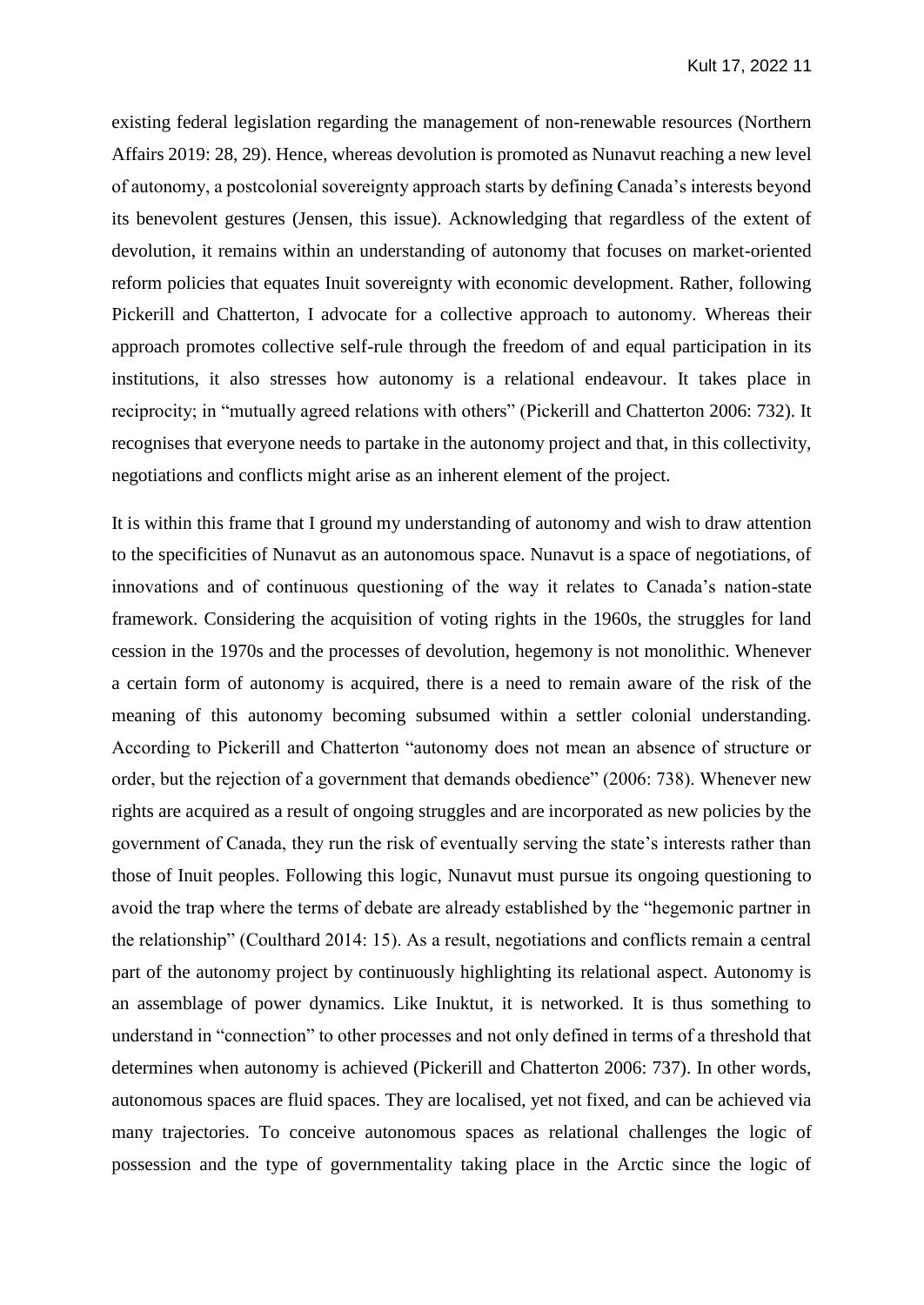possession is exclusive and hence exclusionary of Indigenous peoples. Further, by rejecting "obedience", the collective approach to autonomy challenges the bordered conception of territoriality and aims to reach an understanding that goes beyond a Westphalian take on sovereignty. As Larson et al. write, "people, relationships built on solidarity are what affirms rights, not territory. The territory is only one part of the struggle" (2016: 335). As such, autonomous spaces are about unsettling and proposing a decolonial "elsewhere" (Tuck and Yang 2012: 36).

There are several aspects concerning autonomy I wish to address. These aspects are not all encompassing but they are some I consider important to tackle in light of my previous discussions. The first addresses the notion of "territory", a term peculiar to the case of Nunavut. The second looks into autonomy as a "praxis" and the third examines autonomy as a "temporal strategy" (Pickerill and Chatterton 2006).

Nunavut is a territory that the constitution of Canada grants different - and more circumscribed - rights than the other ten provinces. Whereas provinces can exercise constitutional power, the territories of Canada (Yukon, the Northwest Territories, and Nunavut) are being delegated power from Ottawa. That is, following the logic of devolution, they are more directly tied to and under the influence of the federal government of Canada. However, Nunavut as a territory has by now, after continuous struggles, achieved an extensive level of autonomy with its land claim agreement and the more recent devolution of Crown lands. While concerns remain as to Nunavut's territorial status in that it positions the territory in a more "dependent" relation to the Canadian government, Cameron and Campbell argue that Nunavut should not aim to adopt a provincial type of jurisdiction. If Nunavut was to join the "provincial club", it would place the territory in a rather subordinate position vis-à-vis the other provinces and would constitute a step back from the unique status it has achieved (Cameron and Campbell 2014: 200, 201). Nunavut, in its effort to challenge notions of place-making, has to grapple with the nation-state framework of Canada. This, in turn invites a reflection over the meaning of terms like "territory" that are so deeply embedded in colonial connotations. Language and the way we name things is central in attempting to challenge settler colonial legacies. There are thus incentives to be aware of the language we employ and of the power words carry. The latter raises a question as to whether one can use the language of the oppressor to talk about resistance. Whether geographical terms such as "territory", that are emblematic of an obsession over a bordered understanding of sovereignty, are useful in the decolonial effort. I propose to ask *how* to challenge the language of the oppressor to talk about resistance and overcome the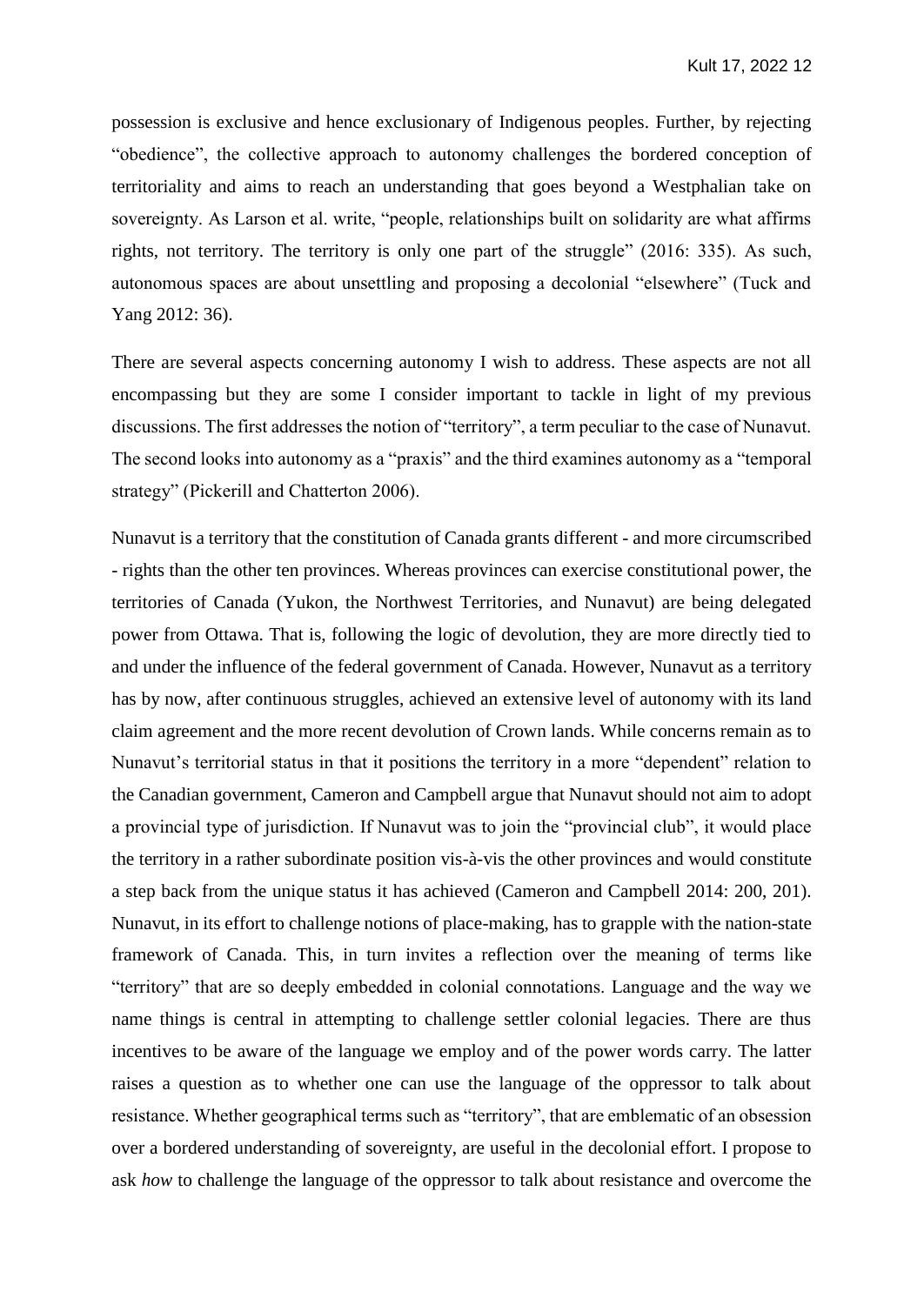dichotomy of coloniser/colonised. The way the territory/province dichotomy is often thought of is restrictive to the potential Nunavut has as an autonomous space and to what the space means for Inuit peoples. As Cameron and Campbell argue, the different status Nunavut has achieved leaves room for agency and counter-strategies to settler colonial politics.

The second aspect follows Pickerill and Chatterton's notion of autonomy as praxis. They understand autonomy as "a commitment to the revolution of the everyday" (2006: 732). In this sense, practices produce reality. Hence challenging through everyday practices becomes central in understanding what sovereignty might mean in an Inuit context and how this contributes to a sense of place-making. By continuously questioning the way it relates to Canada's nation-state framework, the Inuit peoples of Nunavut engage in everyday practices that promote a sense of place on their terms. They are thus not limited to the meaning terms such as territory/province carry, and their restrictive colonial connotations that delimit Nunavut's potential. Rather Inuit peoples commit to creating a sense of place from within, in relation to their land through ongoing struggles to acquire their legitimate rights (Pickerill and Chatterton 2006: 742). Nunavut, meaning "our land", illustrates the key role the practice of naming played in the territory's journey towards independence. Alia in her study of (political) onomastics inquires into the Inuit naming system based on *sauniq*. The latter represents a form of name commemoration and reincarnation (2009: 27). The names, chosen in remembrance of a deceased person, are seen as a way to continue and immortalise a person's existence and name on earth (Saladin d'Anglure 1977 in Alia 2009: 20). Following this logic, the practice of naming is one embedded in relationality and challenges a Westphalian take on naming as means of taking possession. *Sauniq*, also meaning "bones" or "shell", is therefore the structure of everything. Naming is about the power of deciding what forms the core of the autonomous space. For Nunavut, the core is its peoples. "Our land" is thus perhaps also an invitation to surpass settler colonial dichotomies in regard to what Nunavut means as a territory and an invitation for both Indigenous and non-Indigenous communities alike to participate in reimagining Canada through everyday practices.

The third aspect regards autonomy as a temporal strategy. Autonomy is "a struggle against amnesia", of not forgetting a history of dispossession and oppression, and of celebrating the success of past struggles (Featherstone 2005 in Pickerill and Chatterton 2006: 735). Archiving and nourishing collective memories of past struggles is a driving force of autonomy. History has long been used as tools of representation to maintain settler colonial states' authority and domination over Indigenous peoples and their knowledge. Māori scholar Linda Tuhiwai Smith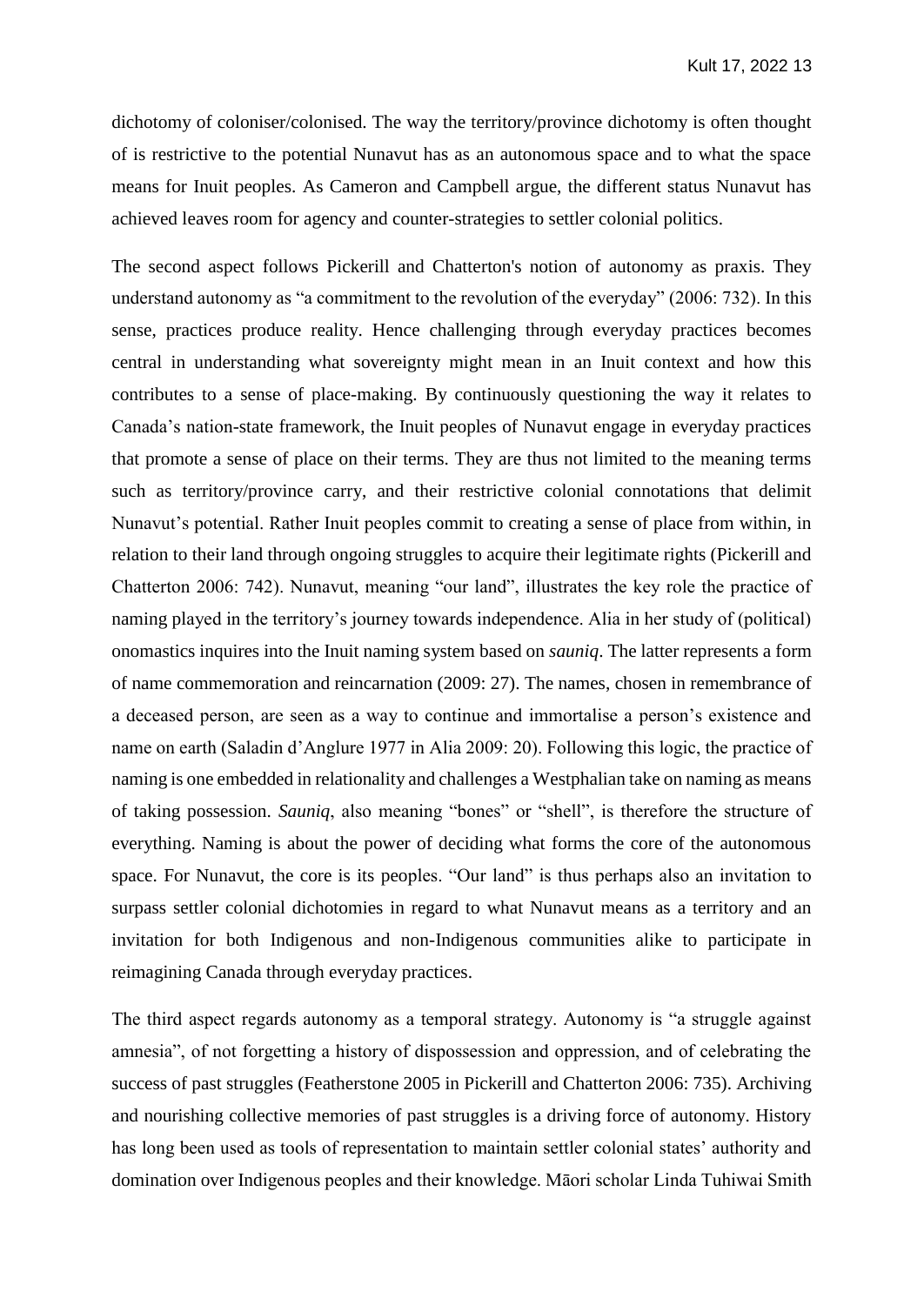writes that "history is about power" (1999: 34). I began this article by demonstrating how stories like the Franklin expedition can be employed to lay sovereignty claims on particular geographical places but also their history. Autonomy is thus the ability to control the kind of (spatial) memories constituting Nunavut. It is the ability to decide what makes up the space and what forms its body. The temporal aspect of autonomy is key to speaking out against white settler colonialism and contributes to reinserting a sense of Inuit knowledge and selfhood within Nunavut's effort to challenge notions of place-making.

Autonomous spaces reflect a hyphenated existence between the world Inuit peoples "are struggling against and the one they are trying to achieve" (Pickerill and Chatterton 2006: 737). It is a living between worlds, navigating between the Southern and Northern culture in trying to establish a sense of place that is not dictated by the settler's way of life. In this sense, autonomous spaces are characterised by mobility as they continuously need to move in the manner in which they relate to the nation-state framework if they are to remain autonomous. Mobility is thus central to conceptualising decolonisation and autonomous spaces, as it is by moving we can escape and unsettle hegemonic understandings of decolonisation that are rendered as fixed and therefore as non-challengeable. Autonomous spaces such as Nunavut are contentious spaces, characterised by relationality rather than possession.

#### **Comparing autonomy in Nunavut and Kalaallit Nunaat**

In contemporary Nunavut and Kalaallit Nunaat, legacies of settler colonialism are manifested in similar but also distinct ways. Whereas in both contexts resource extraction is arguably seen as the main method towards development and autonomy, it has however become so through different processes. In Canada, Bernauer (2020) argues exploration activities in the 1970s and 1980s became the catalyst for the ongoing extractivist logic. In the 1970s, seismic oil and gas surveys were conducted in the Arctic seabed despite resistance from Inuit communities. The exploration represented a threat to the Inuit harvesting economy just as they eventually proved to be very damaging for wildlife. Inuit peoples reacted with petitions and letters but, similar to the case of pipeline construction, their concerns were cast as "technical problems" while resource extraction was understood as "an acceptable use of the land" (Bernauer 2020: 491). Eventually, an environmental assessment (EA) process addressed Inuit complaints and offered a series of concessions such as a preferential hiring of Inuit, reducing the extent of extractive projects and turning down particularly controversial offshore drilling projects. The above, with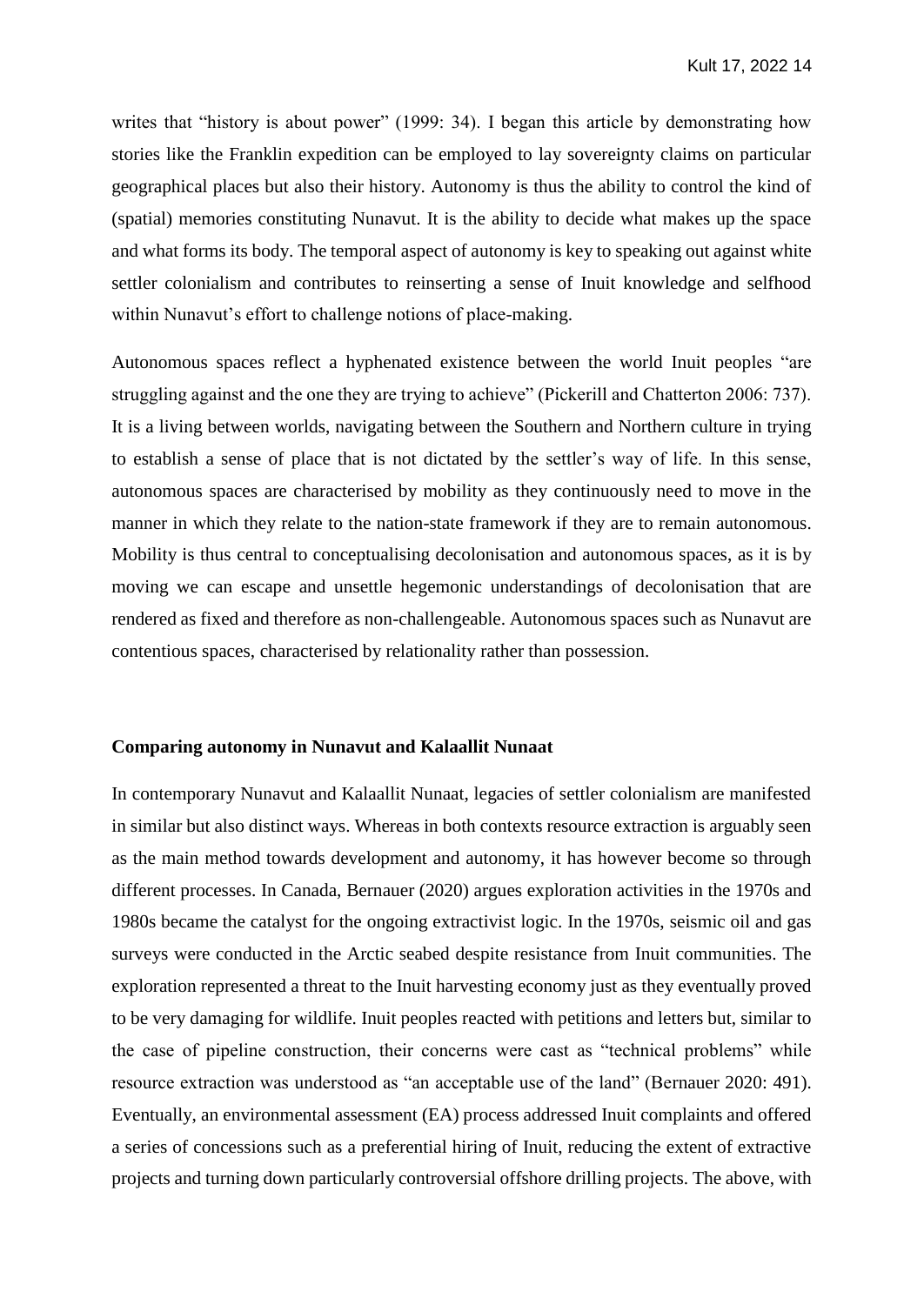the collapse of the sealskin market in the 1980s due to protests by environmental organisations, created the conditions that led Inuit peoples to support gas and oil extraction in the Arctic. As Bernauer argues, these events facilitated the amplification of capitalism and settler colonial politics in the Eastern Arctic by also preventing Inuit peoples from collecting royalties on resource extraction revenues and to have a say at the negotiation table. In Kalaallit Nunaat, Greenlandic protests in the first half of the twentieth century focused on "equality between Danes and Greenlanders" (Rud 2017: 125). The Danish response to these protests post-1945 was to propose modernisation as the way towards equality. However, resurgence of interest in regard to Inuit tradition emerged during the 1970s, calling for a recentering of Inuit culture within Kalaallit Nunaat's identity. Rud writes that Knud Rasmussen's 1920 fifth Thule Expedition greatly influenced the source of this identity. The ethnographic work helped recognise the cultural ties that linked Inuit communities to the broader circumpolar area. The impact of this urge for culture preservation has been recently manifested in a 2014 report titled *Til gavn for Grønland* [For the Benefit of Greenland] stressing the detriments a boom of the extractive industry would cause to Greenlandic culture and governance (Rud 2017: 135). The report caused a break with the paradigm of the modernisation logic and was a blow to hopes of becoming economically independent from Denmark. Modernisation was originally presented by the Danes as a strategy where Greenlanders could be seen as equal once modernised. The return to Inuit-based identity post-1970 was thus a by-product and a direct consequence of modernisation processes as many Greenlanders were struggling with the impacts of a fastchanging world and feelings of alienation (Nuttall 2017: 11). Characteristic of both the push for modernisation and the return to "Inuitness" is how Denmark reaffirms its right and authority over Kalaallit Nunaat. As previously discussed, Moreton-Robinson (2011) argues settler states' possessive logic is a way of thinking that reproduces and reaffirms the state's ownership, control and domination. Consequently, in both instances we remain within a perspective wherein the state of Denmark is portrayed as the rightful owner and sovereign ruler over Kalaallit Nunaat. According to Rud, "the tension between development and culture preservation speaks of the differences of the historical trajectories for the Inuit communities in Greenland and the other Inuit groups in the Arctic" (2017: 136). In Canada settler colonial legacies are thus manifested in Ottawa's push for resource extraction, seeing independence in Nunavut as a possibility on the condition that it follows a Southern neoliberal logic of extraction. A logic that ultimately ends up benefiting the federal government as Nunavut has to abide by its terms of agreement. In Kalaallit Nunaat, Denmark maintains a self-contradictory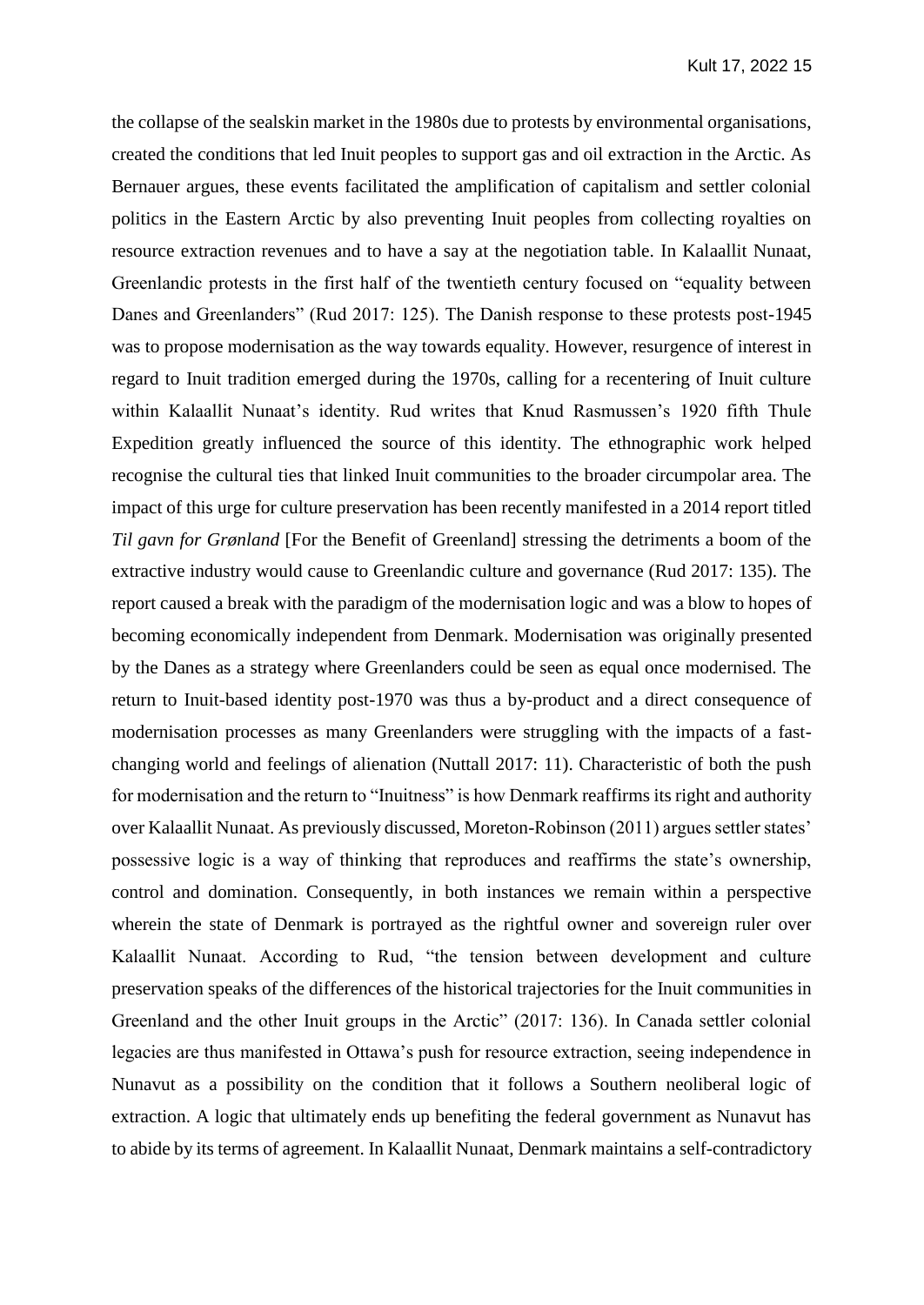paternalistic attitude, wary of the consequences a rapid industrialisation it kick-started would cause, not least the loss of Danish influence and the compromising of Danish sovereignty.

The tensions present in the different views and journeys towards resource extraction also play a part in each place's inclusion of Inuit values in governance. With the creation of the territory of Nunavut, the principle of *Inuit Qaujimajatuqangit* (IQ), generally understood as "traditional knowledge", was developed to ensure Inuit customs and values would play a central part in politics. This change was seen as essential considering the new public government is constituted by both Inuit and non-Inuit (Alia 2009: 30). In Kalaallit Nunaat, explicit desires to include Inuit values in the governance mechanism were not manifested due to mainly two reasons. First, because of the important role Inuit Greenlanders played in creating the selfgovernment agreement and second, due to Greenlanders' enormous support of the agreement during a referendum (Kuokkanen 2017: 184). Moreover, it appears the inclusion of Inuit values in the government of Nunavut hold a more central position due to Nunavut being a territory amid a settler colonial country-system whereas Kalaallit Nunaat is a country with Danish "settlers" but dominated by Inuit peoples and geographically detached from the imperial motherland. Notwithstanding that, in Kalaallit Nunaat Danes occupy central roles in the public administration and private enterprise (Kuokkanen 2017: 190), while in Nunavut Southern Canadians also fill in central functions in the territorial government and mainly inhabit the capital of Iqaluit. Additionally, in contrast to Nunavut, Kalaallit Nunaat also had to meet ongoing paternalistic attitudes from Denmark in regard to the preservation of Inuit culture and the delimitation of its autonomy; and, perhaps, Denmark's desire to keep its central role as an Arctic power (Kočí & Baar 2021: 199) with the accompanying attention of Washington.

## **Conclusion**

Pressures to adopt the capitalist model and the fall of the sealskin market pushed Nunavut to adopt resource extraction as one of the main paths to development and autonomy. This is reflective of "a combination of persuasion and coercion" that ultimately led the territory to adopt a "system of compromises between Inuit and extractive industries" (Bernauer 2020: 498, 499). In Kalaallit Nunaat, resource extraction is seen as the precondition for development and expansion of its self-government (Kuokkanen 2017: 188). Shattering the bond of dependency with settler colonial states holds in both places a central function to the unravelling of their means of governance. Sovereignty therefore remains in part under the influence of settler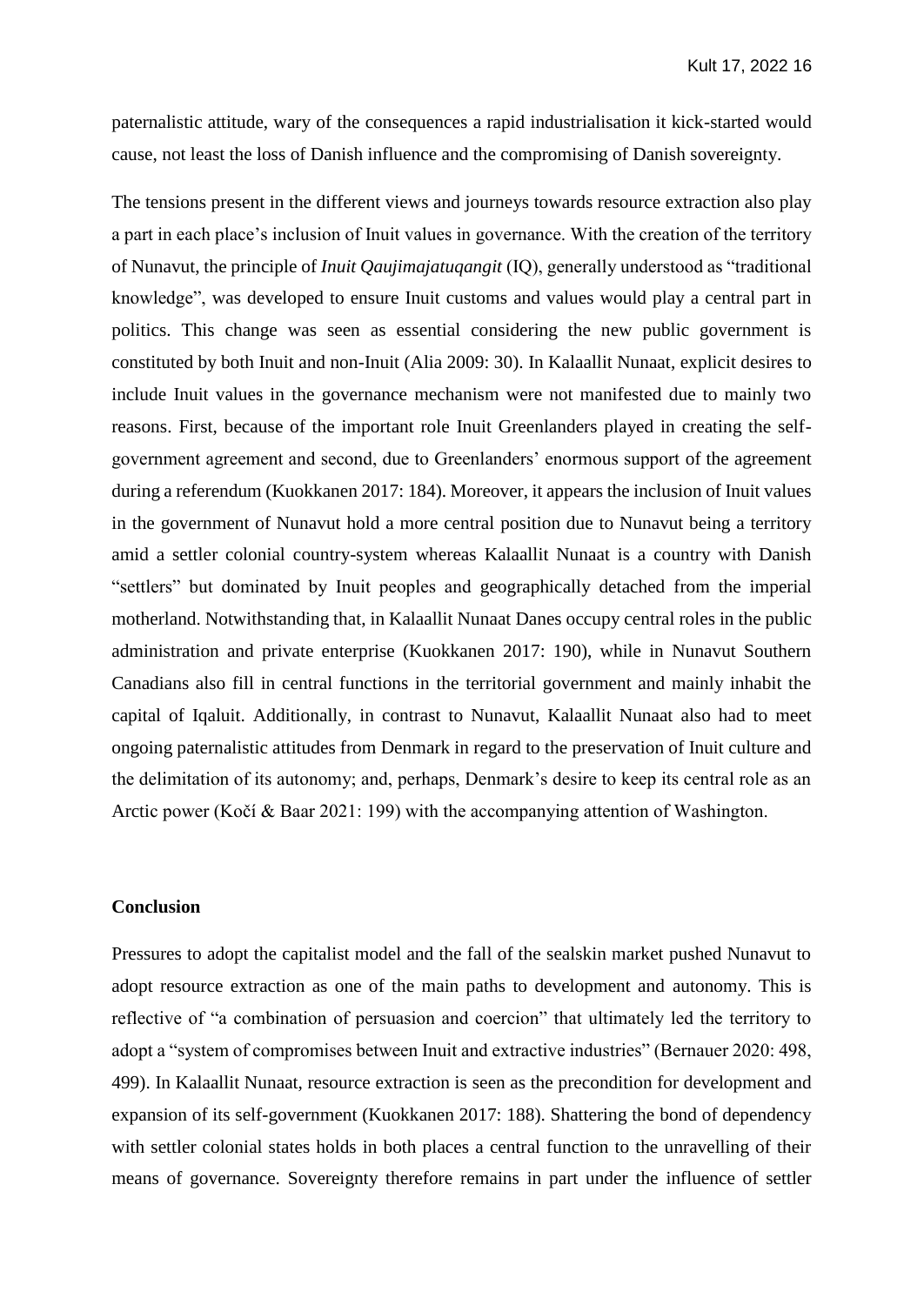colonialism, a legacy continuously hovering over the decisions regarding the unfolding of autonomy. Yet, the challenge of finding one's development path is now more than ever difficult in light of climate change and how the Arctic embodies the plight of the climate crisis.

A Westphalian take on sovereignty understands the state as holding exclusive sovereignty over its territory. In Nunavut and Kalaallit Nunaat, the Canadian and Danish states stridently reaffirmed their right to the land through modernisation mechanisms, whether related to resource extraction or culture preservation. These different strategies encouraged certain ways of relating to the land, founded in principles of control, ownership and possession. Autonomy on these terms is therefore solely understood in relation to exclusive sovereignty over a territory, a sovereignty only achievable through financial independence. Westphalian sovereignty is an epistemology of the land, of territoriality and locality. It shapes not only understanding of geographical places but also what forms the space. The view on wildlife preservation concerning the sealskin market in Nunavut also reflects a certain epistemology of the land. It is a conception of place wherein a Western epistemology of nature prevails, understood as some things needing preservation while others are up for grabs; a compartmentalised understanding of the environment that attempts to define autonomy within its parameters. However, what the cases of Nunavut and Kalaallit Nunaat show is that autonomy and sovereignty can be understood outside of a Westphalian discourse. This article's discussion on autonomous spaces invited us to observe both places as unsettling dominant laws and social norms through ongoing resistance and creation. Where we see an imposed settler colonial nation state framework, there is also always agency and resistance. By engaging with autonomous spaces I aimed to facilitate a shifting of perspective: to not look at Nunavut or Kalaallit Nunaat from a "Southern" sovereignty gaze but, following postcolonial sovereignty, to appreciate an understanding of locality on Inuit peoples' terms. An understanding that insists on the possibility of change outside the parameters defined by the non-Arctic nation-states of Canada and Denmark. A space that recognises the transnational solidarity of the circumpolar Arctic, continuously manifesting agency and resistance in its becoming of a decolonial "elsewhere" (Tuck and Yang 2012).

### **References**

Alia, Valerie. 2009. *Names and Nunavut: Culture and Identity in the Inuit Homeland.* New York: Berghahn Books.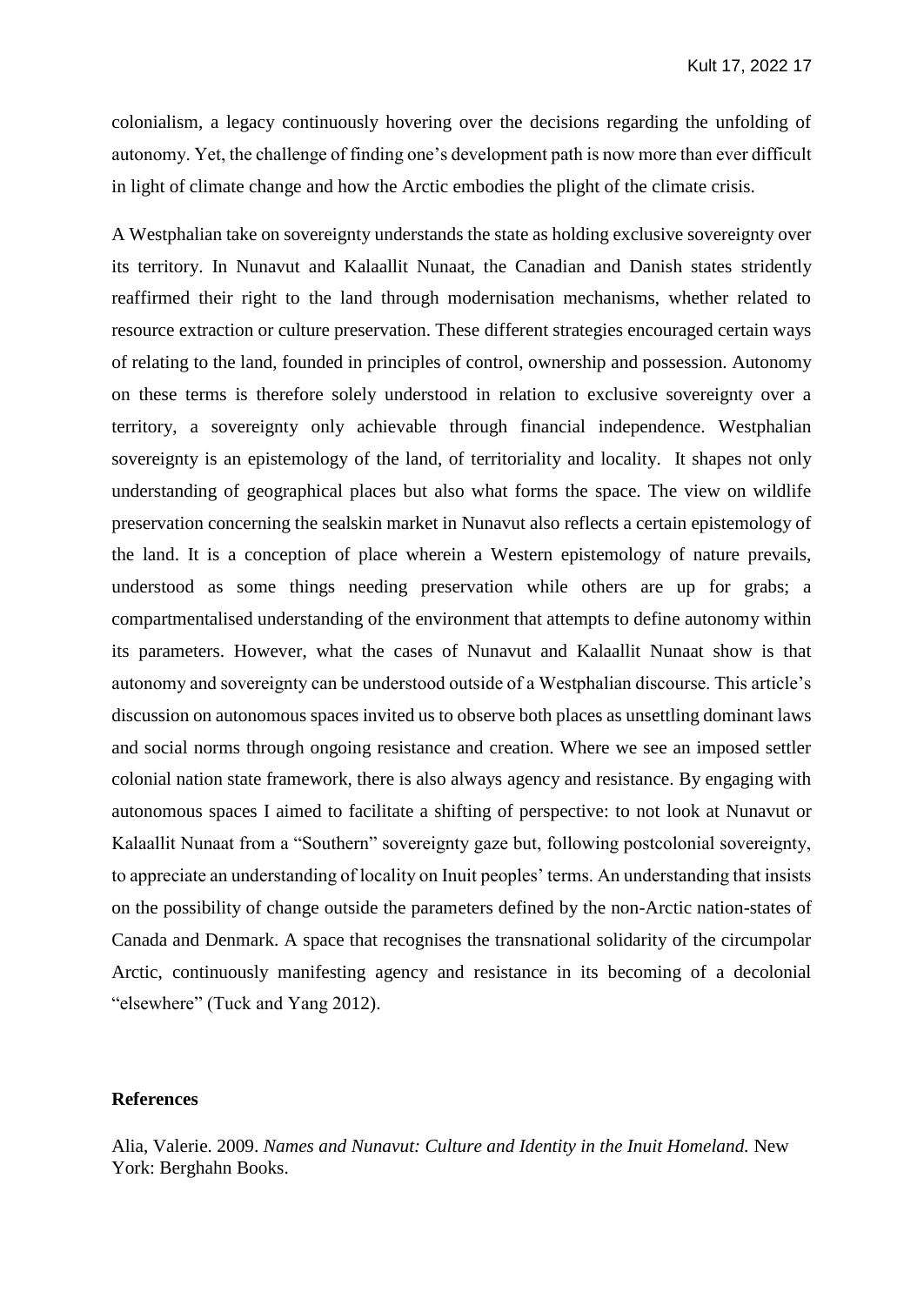Andersen, Astrid, Lars Jensen, and Kirsten Hvenegård-Lassen. 2016. "Qullissat: Historicising and Localising the Danish Scramble for the Arctic." In *Postcolonial Perspectives on the European High North* by Graham Huggan and Lars Jensen, 93-116. London: Palgrave Macmillan.<https://doi.org/10.1057/978-1-137-58817-3>

Bernauer, Warren. 2020. "Producing Consent: How Environmental Assessment Enabled Oil and Gas Extraction in the Qikiqtani Region of Nunavut." *The Canadian Geographer* 64 (3): 489–501.<https://doi.org/10.1111/cag.12611>

Billson, Janet Mancini. 2001. "Inuit Dreams, Inuit Realities: Shattering the Bonds of Dependency." *The American Review of Canadian Studies* 31 (1-2): 283–99.

Cameron, Emilie. 2015. *Far Off Metal River: Inuit Lands, Settler Stories, and the Makings of the Contemporary Arctic,* 3-40. Vancouver: UBC Press.

Cameron, Kirk and Alistair Campbell. 2009. "The Devolution of Natural Resources and Nunavut's Constitutional Status." *Journal of Canadian Studies* 43 (2): 198–219. <https://doi.org/10.3138/jcs.43.2.198>

CBC News. 2014. "Lost Franklin Expedition Ship Found in the Arctic." *CBC News*, September 9. [https://www.cbc.ca/news/politics/lost-franklin-expedition-ship-found-in-the](https://www.cbc.ca/news/politics/lost-franklin-expedition-ship-found-in-the-arctic-1.2760311)[arctic-1.2760311](https://www.cbc.ca/news/politics/lost-franklin-expedition-ship-found-in-the-arctic-1.2760311)

Comack, Elizabeth. 2018. "Corporate Colonialism and the 'Crimes of the Powerful' Committed Against the Indigenous Peoples of Canada." *Critical Criminology* 26 (4): 455–71.

Cossette-Laneville, Eva. 2021. *From South to North and North to South: Arctic Stories, Inuit Resistance and Decolonial Imagination*. MA Thesis, Roskilde University.

Coulthard, Glen Sean. 2014. *Red Skin, White Masks: Rejecting the Colonial Politics of Recognition*, 1-24. Minneapolis: University of Minnesota Press. <https://doi.org/10.5749/minnesota/9780816679645.001.0001>

Graugaard, Naja Dyrendom. 2021. "Arctic Auto-Ethnography: Unsettling Colonial Research Relations." In *Collaborative Research Methods in the Arctic: Experiences from Greenland*, edited by Anne Merrild Hansen and Carina Ren, 33-49. London: Routledge. <https://doi.org/10.4324/9781003030843>

Hunt, Sarah. 2014. "Ontologies of Indigeneity: The Politics of Embodying a Concept." *Cultural Geographies* 21 (1): 27–32.

Kočí, Adam and Vladimir Baar. 2021. "Greenland and the Faroe Islands: Denmark's Autonomous Territories from Postcolonial Perspectives." *Norsk Geografisk Tidsskrift* 75 (4): 189–202.<https://doi.org/10.1080/00291951.2021.1951837>

Kuokkanen, Rauna. 2017. "'To See What State We Are In': First Years of the Greenland Self-Government Act and the Pursuit of Inuit Sovereignty." *Ethnopolitics,* 16 (2): 179–95.

Larson, Anne M., Fernando Soto, Dennis Mairena, Edda Moreno, Eileen Mairena and Jadder Mendoza-Lewis. 2016. "The Challenge of 'Territory': Weaving the Social Fabric of Indigenous Communities in Nicaragua's Northern Caribbean Autonomous Region." *Bulletin of Latin American Research* 35 (3): 322–37.